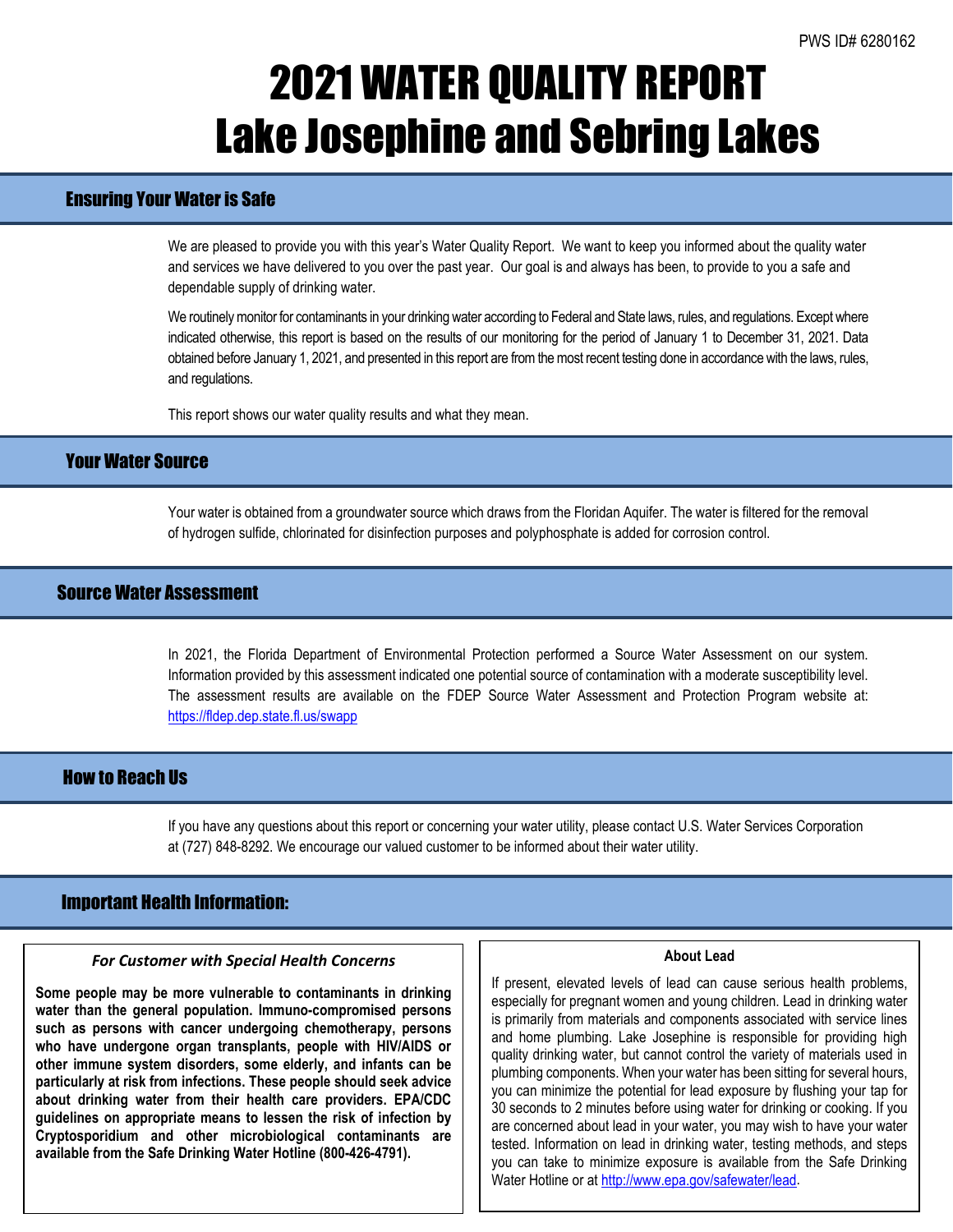# 2021 WATER QUALITY REPORT Lake Josephine and Sebring Lakes

### About Your Drinking Water

### **ADDITIONAL HEALTH INFORMATION**

The sources of drinking water (both tap water and bottled water) include rivers, lakes, streams, ponds, reservoirs, springs, and wells. As water travels over the surface of the land or through the ground, it dissolves naturally occurring minerals and, in some cases, radioactive material, and can pick up substances resulting from the presence of animals or from human activity. Contaminants that may be present in source water include:

**(A) Microbial contaminants**, such as viruses and bacteria, which may come from sewage treatment plants, septic systems, agricultural livestock operations, and wildlife.

**(B) Inorganic contaminants**, such as salts and metals, which can be naturally occurring or result from urban stormwater runoff, industrial or domestic wastewater discharges, oil and gas production, mining, or farming.

**(C) Pesticides and herbicides**, which may come from a variety of sources such as agriculture, urban stormwater runoff, and residential uses.

**(D) Organic chemical contaminants**, including synthetic and volatile organic chemicals, which are by-products of industrial processes and petroleum production, and can also come from gas stations, urban stormwater runoff, and septic systems.

**(E) Radioactive contaminants**, which can be naturally occurring or be the result of oil and gas production and mining activities.

In order to ensure that tap water is safe to drink, the EPA prescribes regulations which limit the amount of certain contaminants in water provided by public water systems. The Food and Drug Administration (FDA) regulations establish limits for contaminants in bottled water which must provide the same protection for public health.

Drinking water, including bottled water, may reasonably be expected to contain at least small amounts of some contaminants. The presence of contaminants does not necessarily indicate that the water poses a health risk. More information about contaminants and potential health effects can be obtained by calling the **Environmental Protection Agency's Safe Drinking Water Hotline at 1-800-426-4791**.

### **HOW TO READ THE TABLE**

In the table accompanying this report you may find unfamiliar terms and abbreviations. The following definitions are provided to assist you with understanding the report.

### **Important Definitions:**

- **Maximum Contaminant Level or MCL:** The highest level of a contaminant that is allowed in drinking water. MCLs are set as close to the MCLGs as feasible using the best available treatment technology.
- **Maximum Contaminant Level Goal or MCLG:** The level of a contaminant in drinking water bellow which there is no known or expected risk to health. MCLGs allow for a margin of safety.
- Action Level or AL: The concentration of a contaminant which, if exceeded, triggers treatment or other requirements that a water system must follow.
- **Maximum Residual Disinfectant Level or MRDL:** The highest level of a disinfectant allowed in drinking water. There is convincing evidence that addition of a disinfectant is necessary for control of microbial contaminants.
- **Maximum Residual Disinfectant Level Goal or MRDLG:** The level of a drinking water disinfectant below which there is no known or expected risk to health. MRDLGs do not reflect the benefits of the use of disinfectants to control microbial contaminants.
- **ND:** Means not detected and indicates that the substance was not found by laboratory analysis.
- **Parts per Billion (ppb) or Micrograms per Liter (µg/l):** One part by weight of analyte to 1 billion parts by weight of the water sample.
- **Parts per Million (ppm) or Milligrams per Liter (mg/l):** One part by weight of analyte to 1 million parts by weight of the water sample.
- Picocurie per Liter (pCi/L): Measure of the radioactivity in water.